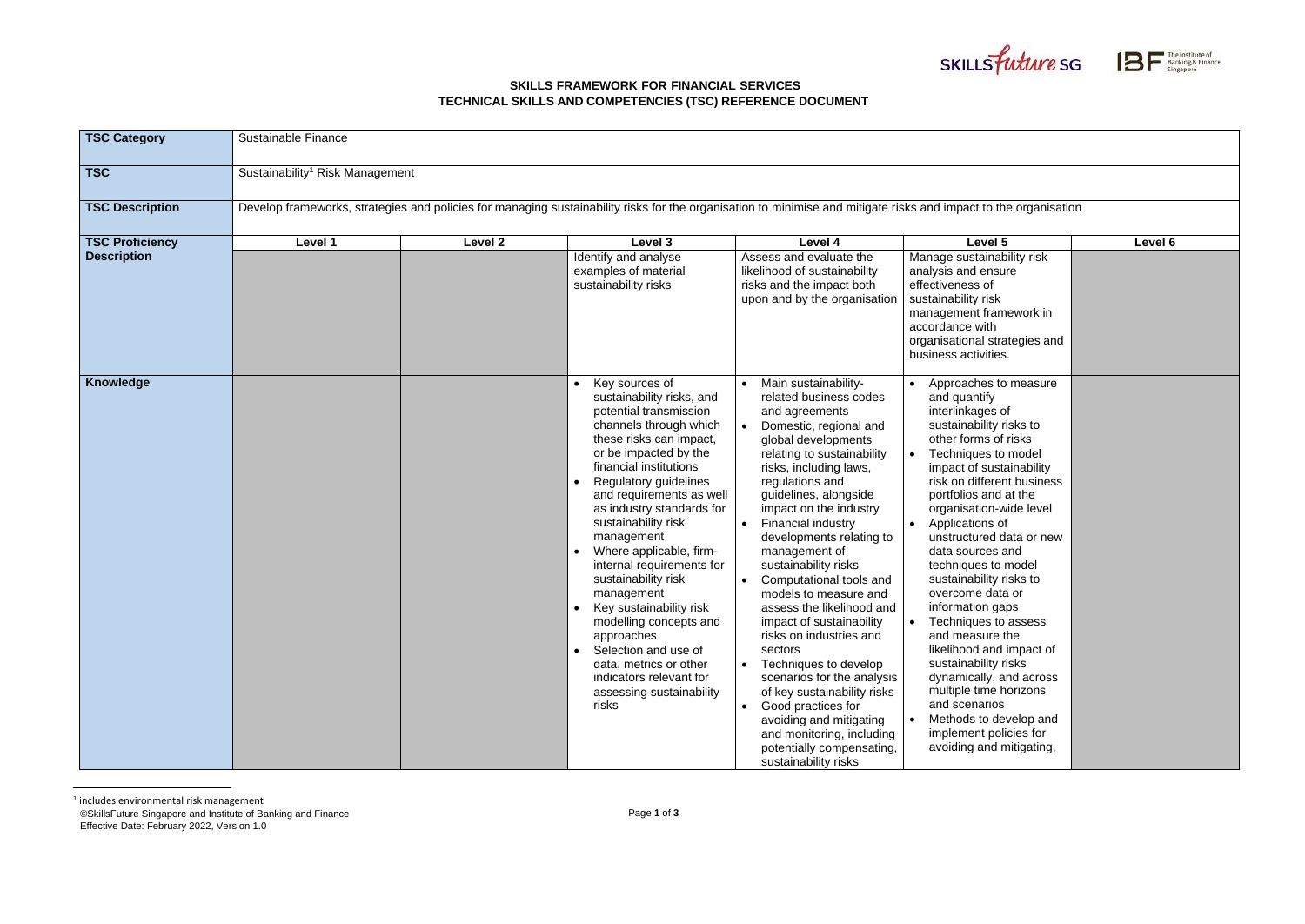## **SKILLS FRAMEWORK FOR FINANCIAL SERVICES TECHNICAL SKILLS AND COMPETENCIES (TSC) REFERENCE DOCUMENT**

| including compensating,<br>sustainability risks                                                                                                                                                                                                                                                                                                                                                                                                            |  |
|------------------------------------------------------------------------------------------------------------------------------------------------------------------------------------------------------------------------------------------------------------------------------------------------------------------------------------------------------------------------------------------------------------------------------------------------------------|--|
| Lead the development                                                                                                                                                                                                                                                                                                                                                                                                                                       |  |
| and implementation of<br>organisation's policies<br>and actions for<br>minimising and mitigating<br>sustainability risks<br>Develop framework for<br>the identification and<br>monitoring of<br>sustainability risks for the<br>organisation and across<br>different business<br>portfolios within the<br>organisation<br>Lead in development of<br>scenarios applicable to<br>the organisation and its<br>customers for the<br>analysis of sustainability |  |
| risks<br>Enhance existing                                                                                                                                                                                                                                                                                                                                                                                                                                  |  |
| modelling and<br>measurement techniques<br>to accommodate<br>effective analysis of<br>sustainability risks for the<br>organisation and across<br>different business<br>portfolios within the<br>organisation                                                                                                                                                                                                                                               |  |
| Identify triggers for and<br>initiate review of<br>sustainability risk<br>management processes<br>to ensure alignment with<br>organisation's goals and                                                                                                                                                                                                                                                                                                     |  |
| strategy<br>Contribute to the<br>development of<br>domestic, regional and<br>international regulations<br>and guidelines though<br>industry feedback and                                                                                                                                                                                                                                                                                                   |  |





|                  |  | LOI INTOAL ONILLO AND OOMI LI LINOILO (TOO) NLI LINLINOL DOOOMLIN                                                                                                                                                                                                                                                                                                                                                                      |                                                                                                                                                                                                                                                                                                                                                                                                                                                                                                                                                                                                                                                                                                                                                                                                                                                                                                                 |                                                                                                                                                                                                                                                                                                                                                                                                                                                                                                                                                                                                                                                                                                                                                                                                                                                                                                                                                                                                                                                   |
|------------------|--|----------------------------------------------------------------------------------------------------------------------------------------------------------------------------------------------------------------------------------------------------------------------------------------------------------------------------------------------------------------------------------------------------------------------------------------|-----------------------------------------------------------------------------------------------------------------------------------------------------------------------------------------------------------------------------------------------------------------------------------------------------------------------------------------------------------------------------------------------------------------------------------------------------------------------------------------------------------------------------------------------------------------------------------------------------------------------------------------------------------------------------------------------------------------------------------------------------------------------------------------------------------------------------------------------------------------------------------------------------------------|---------------------------------------------------------------------------------------------------------------------------------------------------------------------------------------------------------------------------------------------------------------------------------------------------------------------------------------------------------------------------------------------------------------------------------------------------------------------------------------------------------------------------------------------------------------------------------------------------------------------------------------------------------------------------------------------------------------------------------------------------------------------------------------------------------------------------------------------------------------------------------------------------------------------------------------------------------------------------------------------------------------------------------------------------|
|                  |  |                                                                                                                                                                                                                                                                                                                                                                                                                                        | Approaches to engage<br>customers on<br>sustainability risk<br>identification and<br>management                                                                                                                                                                                                                                                                                                                                                                                                                                                                                                                                                                                                                                                                                                                                                                                                                 | including compensating.<br>sustainability risks                                                                                                                                                                                                                                                                                                                                                                                                                                                                                                                                                                                                                                                                                                                                                                                                                                                                                                                                                                                                   |
| <b>Abilities</b> |  | Articulate key<br>sustainability risks and<br>how they could impact<br>the organisation, its<br>customers and other<br>relevant stakeholders<br>Collect, collate and<br>interpret data to support<br>assessment of<br>sustainability risks,<br>potentially via<br>engagement<br>Support organisation's<br>compliance with<br>international, regional<br>and domestic regulations<br>and guidelines relating to<br>sustainability risks | Identify, monitor and<br>prioritise sustainability<br>risks relevant to the<br>organisation and<br>customers<br>Comprehend and employ<br>available data suitably for<br>deriving usable metrics<br>and the desired risk<br>appetite for the<br>organisation.<br>Support development of<br>scenarios applicable to<br>the organisation and its<br>customers for the<br>analysis of sustainability<br>risks<br>Integrate sustainability<br>risks into existing<br>modelling techniques to<br>analyse<br>Support the development<br>and implementation of<br>the organisation's<br>policies and actions for<br>avoiding and mitigating<br>sustainability risks<br>Ensure organisation's<br>compliance with<br>domestic, regional and<br>international laws,<br>regulations and<br>guidelines relating to<br>sustainability risks<br>Engage customers on<br>sustainability risk<br>identification and<br>management | Lead the development<br>and implementation of<br>organisation's policies<br>and actions for<br>minimising and mitigatin<br>sustainability risks<br>Develop framework for<br>the identification and<br>monitoring of<br>sustainability risks for th<br>organisation and across<br>different business<br>portfolios within the<br>organisation<br>Lead in development of<br>scenarios applicable to<br>the organisation and its<br>customers for the<br>analysis of sustainability<br>risks<br>Enhance existing<br>modelling and<br>measurement technique<br>to accommodate<br>effective analysis of<br>sustainability risks for th<br>organisation and across<br>different business<br>portfolios within the<br>organisation<br>Identify triggers for and<br>initiate review of<br>sustainability risk<br>management processes<br>to ensure alignment with<br>organisation's goals and<br>strategy<br>Contribute to the<br>development of<br>domestic, regional and<br>international regulations<br>and guidelines though<br>industry feedback and |